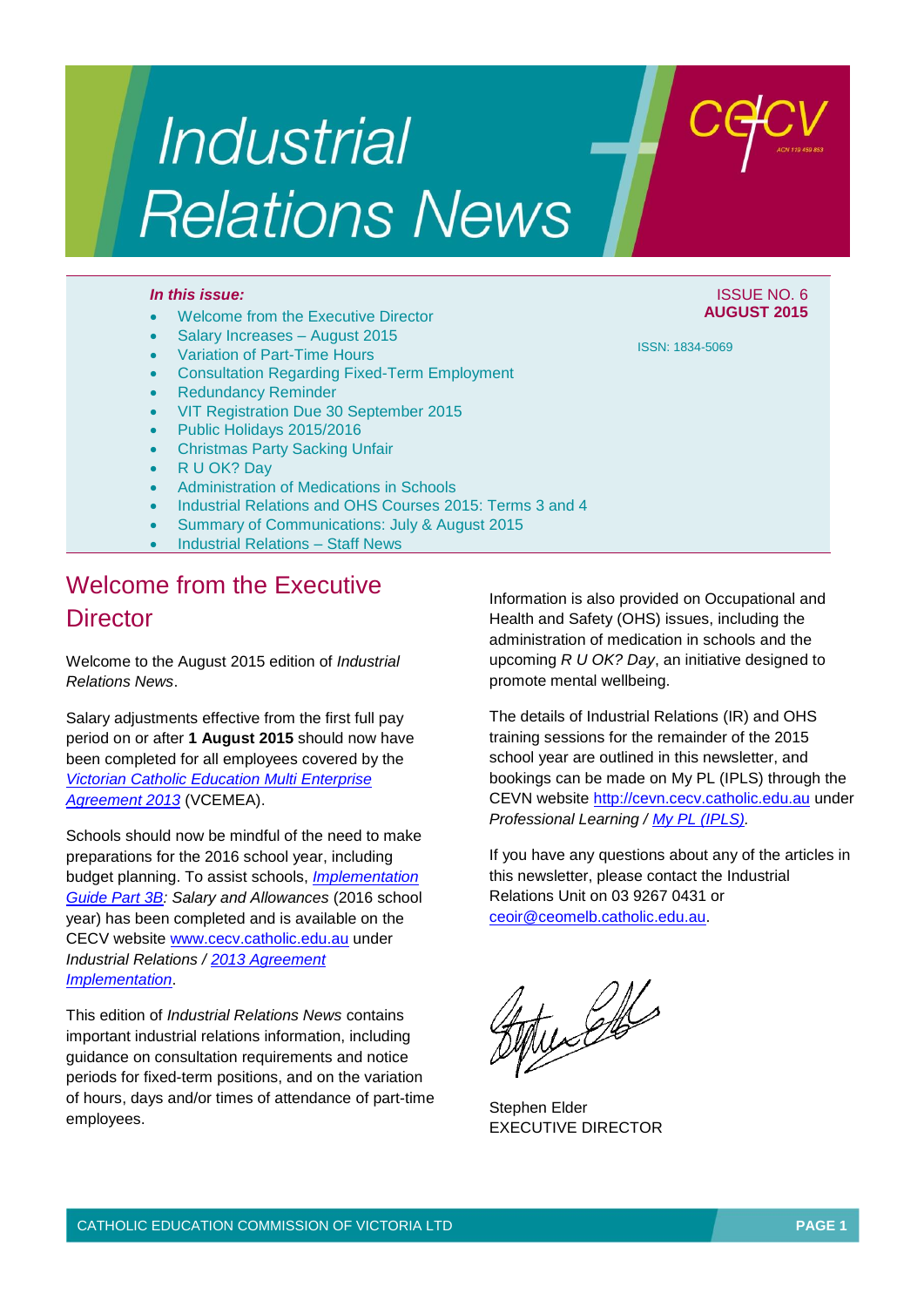# Salary Increases – August 2015

Salary increases from the first full pay period on or after **1 August 2015** have been uploaded and are listed as salaries with the suffix **AUG15** on the Online Staffing Records (OSR) on the [CEVN website](http://cevn.cecv.catholic.edu.au/) under *Staffing & IR / OSR*.

POL1, POL2, POL3 and POL4 allowances and other allowances as required have also been updated. These allowances are listed in the drop-down list in OSR in Allowances with the suffix **AUG15**.

Please note that salaries and allowances missing the suffix **MAY15** will not automatically be updated.

#### *Salary Increases Not Uploaded*

For those employed under the classification 'UC', 'NA' or as a Category D School Services Officer, no bulk salary changes were made in OSR.

School employees responsible for OSR need to make the necessary changes to:

- UC (unclassified)
- NA (not applicable)
- School Services Officer Category D.

These changes can be made by ending the current record prior to the first full pay period start date and commencing a new service record from the first full pay period start date in August 2015.

Also, no bulk changes have been made to allowances where a dollar amount needs to be specified.

Salary and Allowances information for August 2015 is available in [August 2015 salary advice](http://www.cecv.catholic.edu.au/vcsa/Implementation_Guidelines/Salary_Implementation/August_2015_Rates.pdf) on the [CECV](http://www.cecv.catholic.edu.au/)  [website](http://www.cecv.catholic.edu.au/) under *Industrial Relations / 2013 Agreement Implementation.*

# Variation of Part-Time Hours

With Term 4 approaching, it is timely to outline the requirements in the VCEMEA when proposing changes to attendance for part-time employees (except for School Services Officers, who are subject to clause 68.12 of the VCEMEA, see below).

Changes may include:

- hours of work (FTE)
- days worked
- times of attendance.

Clause 15 of the VCEMEA states that such changes can only be made as a result of a change in one or more of the following:

- enrolment
- curriculum
- program
- organisation
- structure
- technology
- funding.

#### *Consultation*

Consultation should take place with the affected employees by:

- advising the employees of the reason for the proposed change (eg. enrolment or funding changes)
- advising the employees of the change to days, hours and/or times of attendance as a result of the proposed change
- giving due consideration to the impact of the proposed change on the employees' family and personal responsibilities as well as other relevant circumstances.

#### *Required Notice*

After meeting the consultation requirements, the change can proceed where the employee has been provided with at least eight weeks' written notice of the variation (i.e. before implementing the change). If that notice is not provided, then the employee's salary must be maintained for the period of notice not given.

If the employee agrees in writing to implement the change (for example, because the change suits the employee's personal circumstances) then the notice requirements do not apply.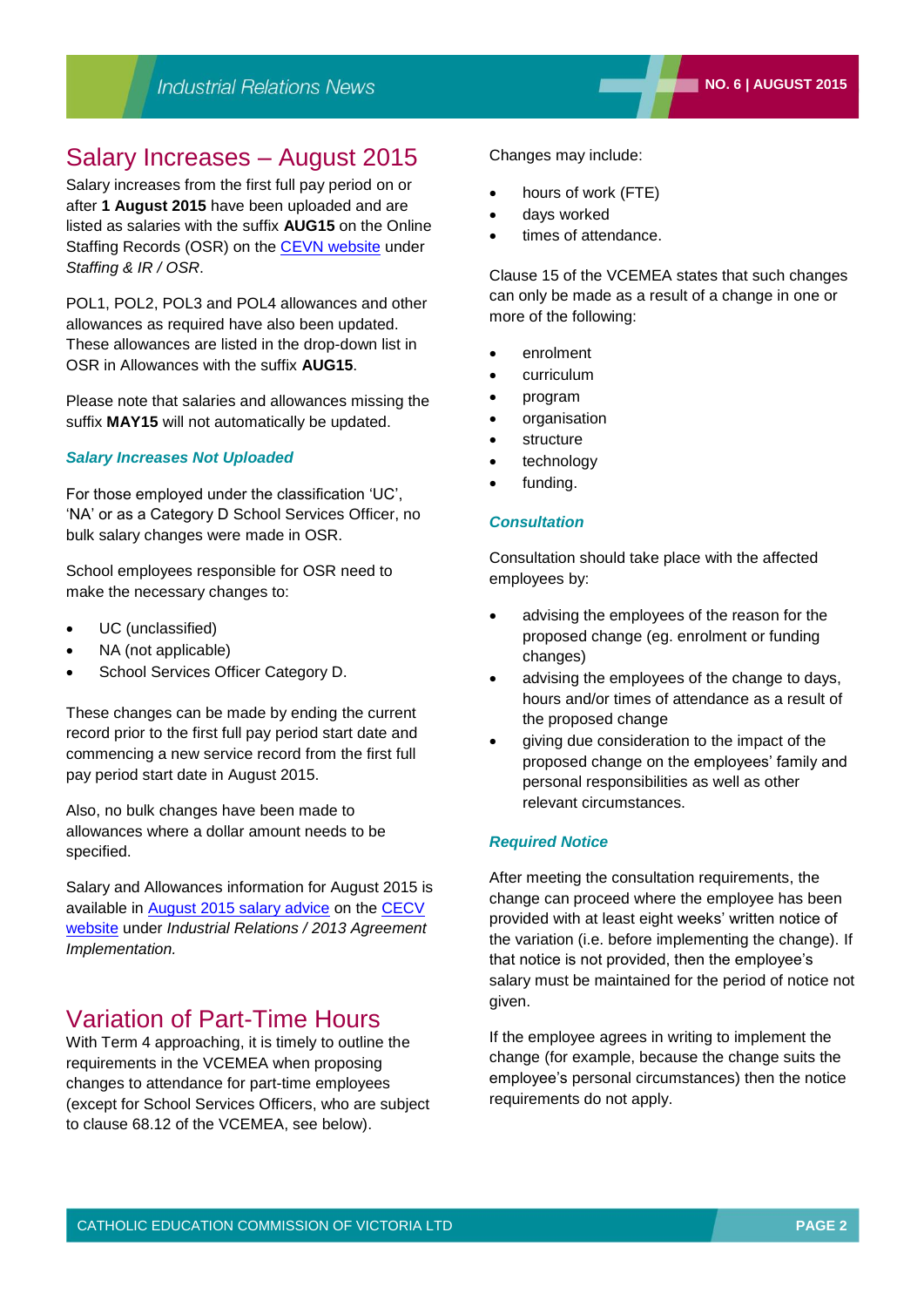#### *Significant Reduction in Hours*

It is important to note that if the change results in a 'significant reduction in hours' (whether as a result of the proposed change or a cumulative reduction in working hours within the preceding two years is deemed significant), then the employee can elect to either:

- accept the proposed change
- elect to receive a severance payment.

It should be noted that 'significant reduction' is not defined in the VCEMEA. Accordingly, advice should be sought from the IR Unit in these circumstances.

The table below outlines the severance payment that is payable when an employee elects to take a severance payment.

| <b>Period of continuous service</b> | <b>Under 45</b> | 45 years of age |
|-------------------------------------|-----------------|-----------------|
|                                     | years of age    | or over         |
| Less than 1 year                    | Nil             | Nil             |
| 1 year but less than 2 years        | 4 weeks pay     | 5 weeks pay     |
| 2 years but less than 3 years       | 7 weeks pay     | 8.75 weeks pay  |
| 3 years but less than 4 years       | 10 weeks pay    | 12.5 weeks pay  |
| 4 years but less than 5 years       | 12 weeks pay    | 15 weeks pay    |
| 5 years but less than 6 years       | 14 weeks pay    | 17.5 weeks pay  |
| 6 years and over                    | 16 weeks pay    | 20 weeks pay    |
| 15 years and over                   | 21 weeks pay    | 25 weeks pay    |

#### *School Services Officers*

Unlike other employees covered by the VCEMEA, the hours of School Services Officers can be changed with seven days notice, provided the needs of the school and the employee's family needs are taken into account: see clause 68.12(b) of the VCEMEA.

# Consultation Regarding Fixed-Term Employment

The CECV is committed to ensuring that Victorian Catholic schools are identifying the correct employment status for all employees. To this end, the IR Unit has been meeting with the IEU to discuss the requirements of clause 11.2(g) and providing the IEU with relevant data on behalf of schools.

If you are unsure about whether to make an appointment fixed-term or ongoing, or whether a current employee has the correct employment status, please contact the IR Unit.

### Redundancy Reminder

Principals should identify any potential redundancies which take effect from the start of the 2016 school year and notify affected staff.

Appendix 2 of the VCEMEA contains redundancy provisions that apply to staff employed in Catholic schools.

To assist principals, [Redundancy Guidelines](http://www.cecv.catholic.edu.au/vcsa/guidelines/redundancy/redundancy13.htm) are available on the CECV website under *Industrial Relations / [Guidelines.](http://web.cecv.catholic.edu.au/vcsa/guidelines/guideindex.htm)*

The Guidelines detail the procedures to be followed in relation to redundancies and include pro forma documentation that should be used for notifying staff.

Please contact the IR Unit if you have any potential redundancy concerns.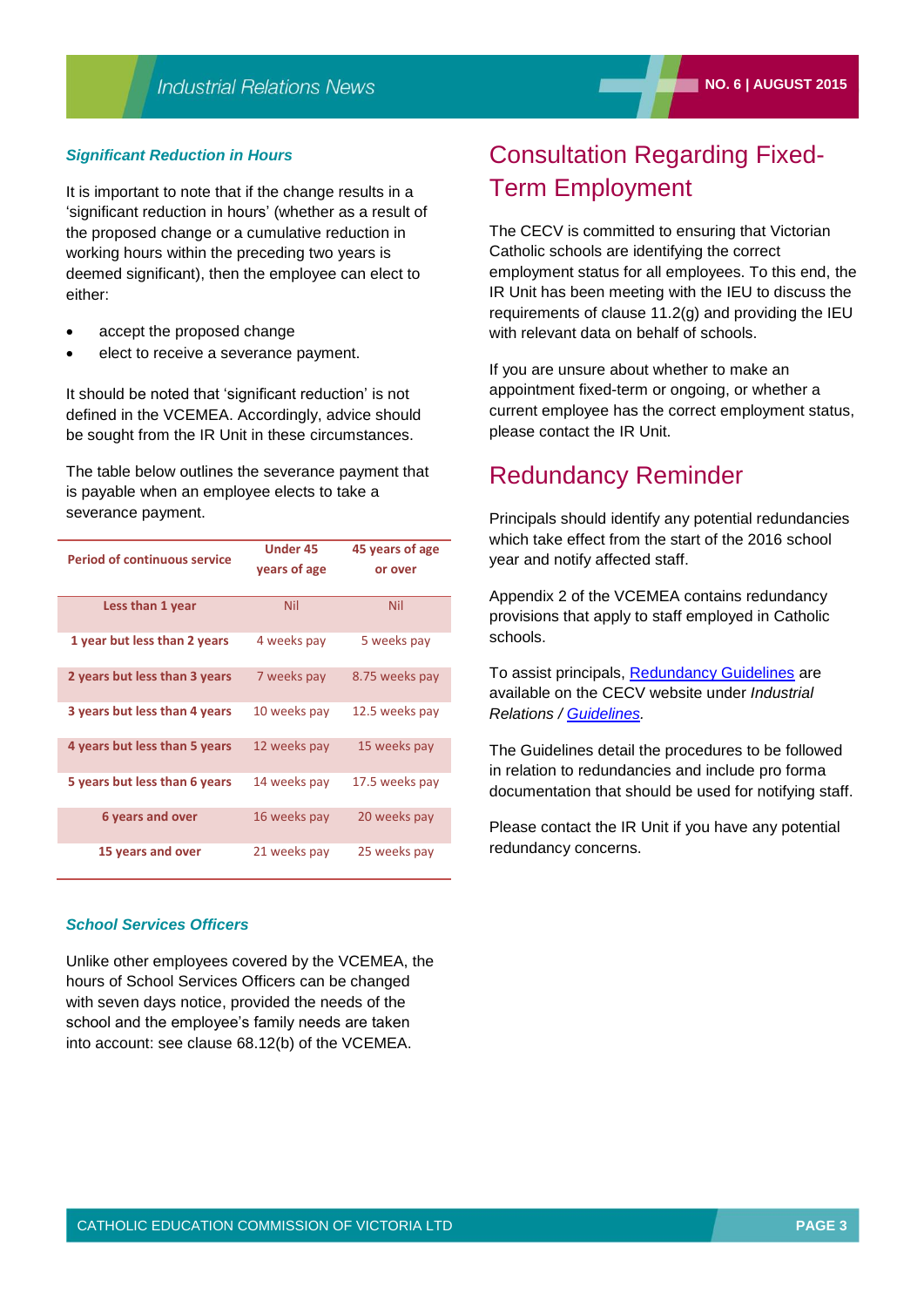# VIT Registration due 30 September 2015

By now, teachers should have received information from the Victorian Institute of Teaching (VIT) regarding the renewal of their teaching registration. Registration tasks must be completed online on the teacher's [MyVIT account,](https://my.vit.vic.edu.au/Teachers/Account.aspx/ResetPortalAccount) accessible via the VIT website [www.vit.vic.edu.au,](http://www.vit.vic.edu.au/) by **30 September 2015**.

All teachers must pay the fee stipulated on the invoice before **30 September 2015**. Payment received after this date will incur a \$30 late payment processing fee.

**Teachers who fail to complete their registration tasks before 31 December 2015 will have their registration suspended and will be unable to teach.**



# Public Holidays 2015/2016

### *New Public Holidays: Grand Final Friday and Easter Sunday*

The Victorian Government has confirmed its election commitment that Grand Final Friday (the day before the AFL Grand Final) will become a public holiday in Victoria beginning this year, on **Friday 2 October 2015** (as such, this new public holiday will fall within the Term 3 school holiday period). Easter Sunday will also become a public holiday from 2016 onwards.

Schools will need to ensure that the appropriate penalty rates are paid to eligible employees.

### *Public Holidays 2016*

Following the July newsletter and the introduction of the two new public holidays, the IR Unit would like to confirm the following list of Victorian public holidays in 2016 (subject to change):

| Holiday                       | 2016                    |
|-------------------------------|-------------------------|
| New Year's Day                | Friday 1 January        |
| Australia Day                 | Tuesday 26 January      |
| Labour Day                    | Monday 14 March         |
| Good Friday                   | Friday 25 March         |
| Saturday before Easter Sunday | Saturday 26 March       |
| Easter Sunday                 | Sunday 27 March         |
| Easter Monday                 | Monday 28 March         |
| <b>ANZAC Day</b>              | Monday 25 April         |
| Queen's Birthday              | Monday 13 June          |
| <b>Grand Final Friday</b>     | TBC (day before AFL     |
|                               | Grand Final)            |
| Melbourne Cup*                | Tuesday 1 November      |
| Christmas Day                 | Sunday 25 December      |
|                               | (Substitute: Tuesday 27 |
|                               | December)               |
| <b>Boxing Day</b>             | Monday 26 December      |

\*(all of Victoria unless alternate local holiday arranged by non-metro council)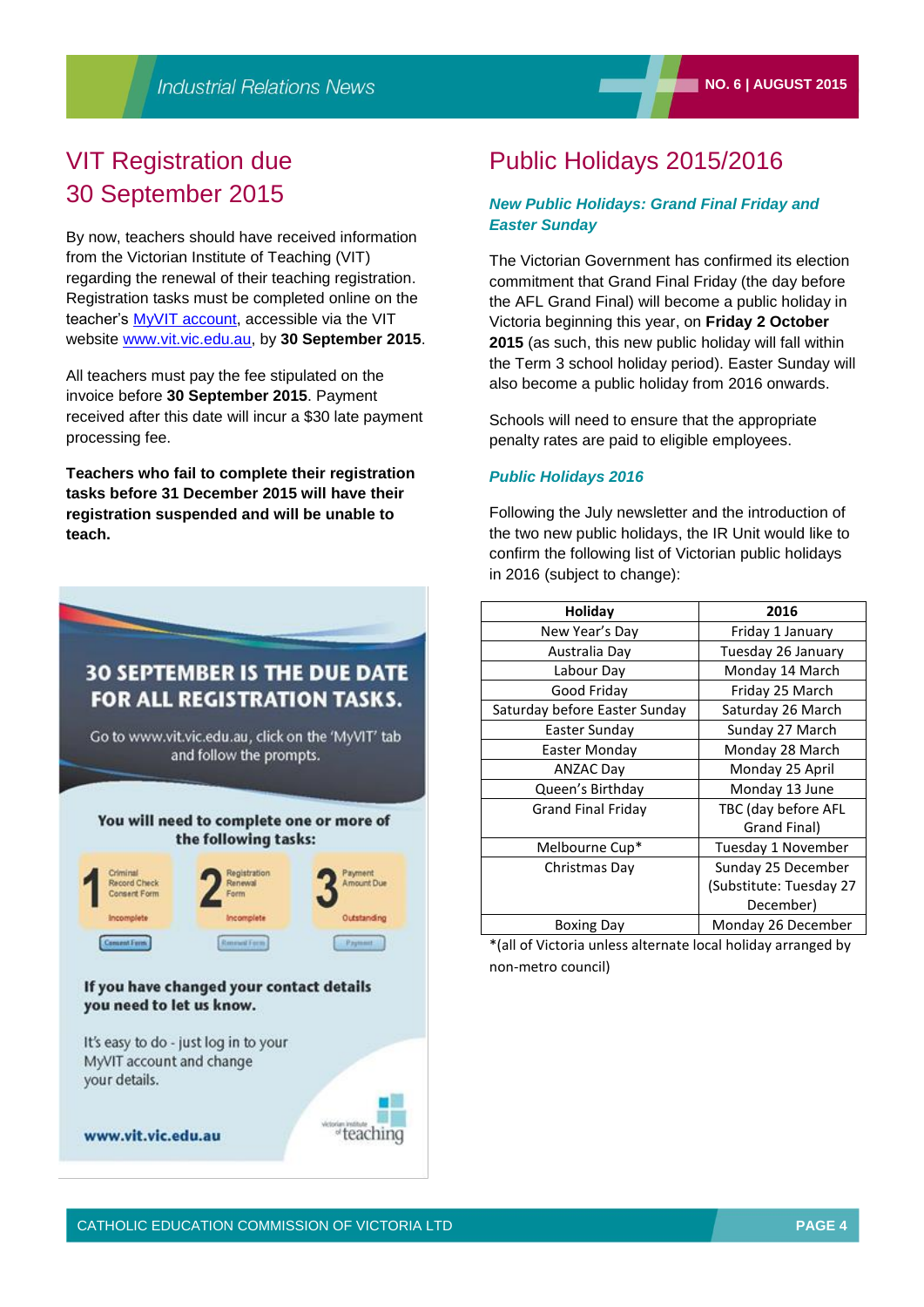### Christmas Party Sacking Unfair

A team leader who swore at managers and sexually harassed colleagues on the night of his work Christmas party won his unfair dismissal case recently at the Fair Work Commission (FWC). The case demonstrates that an employee's abusive behaviours while drunk do not absolve an employer's responsibilities around work-related social events, in particular in regard to the responsible service of alcohol (RSA). Employers must also ensure procedural fairness in the investigation of complaints.

#### *Background*

Mr K, a road maintenance team leader, was one of many staff who attended a company Christmas function in December 2014. While the venue was a licensed premises, the function was held in a room with a make-shift bar, where hotel staff served alcohol behind a number of tables from a large esky. There was also evidence that company staff were able to help themselves to alcohol during the function.

Mr K came to the Christmas party under the influence of alcohol and proceeded to become more intoxicated as the party progressed, to the point that he had little memory of the night. The FWC heard evidence that he used a variety of four-letter words to describe various people and he approached various female members of staff and asked them about their underwear.

It was noted that other staff were aware that he was affected by alcohol as he was slurring his words. He caused some people to be so offended and intimidated that they left the function following conversations with him. At the end of the Christmas function some staff, including Mr K, went to another part of the hotel where they continued to drink and socialise. During this part of the night the FWC heard evidence that Mr K put his hands around another employee's head and kissed her on the lips.

#### *Complaints*

On the Monday following the party, senior management received a number of complaints of harassment, intimidation and inappropriate behaviour against Mr K from other company staff relating to

drunken incidents which occurred during and following the Christmas party.

During an investigation of eight alleged incidents, the FWC criticised the process used by the employer as the factual content of each of the allegations was not put to Mr K in a way that he could give an informed response. For example, in meetings held as part of the investigation, he was asked questions such as the following:

- 'Do you remember anything regarding an incident with Mr B.?'
- 'Did you at any point call XXXX any names that resulted in her crying?'
- 'Do you remember any interactions that made XXXX feel uncomfortable?'

Also, Mr K was not able to bring a support person to some of the meetings.

After some deliberation, Mr K was dismissed in January 2015 because his behaviour (in particular an incident of sexual harassment following the Christmas function) failed to meet the company's expectations of its employees, in relation to acting with respect and safety towards others.

#### *Fair Work Commission Decision*

The FWC found that the employer did not have a valid reason for dismissal as most of the events used as reasons for termination took place outside the allocated time of the Christmas function and in a public area, in particular the alleged sexual harassment.

The FWC criticised the employer in failing to take responsibility for ensuring Responsible Service of Alcohol, citing a number of occasions where Mr K was clearly intoxicated but still able to obtain more alcohol, leading to further incidents of inappropriate and drunken behaviour. The employer was also criticised in failing to communicate expected standards of staff behaviour, and that these standards would continue after the Christmas function until all employees were safely home that night.

The FWC did find that the alleged incidents of intimidation could have been a valid reason for dismissal as this would have constituted bullying but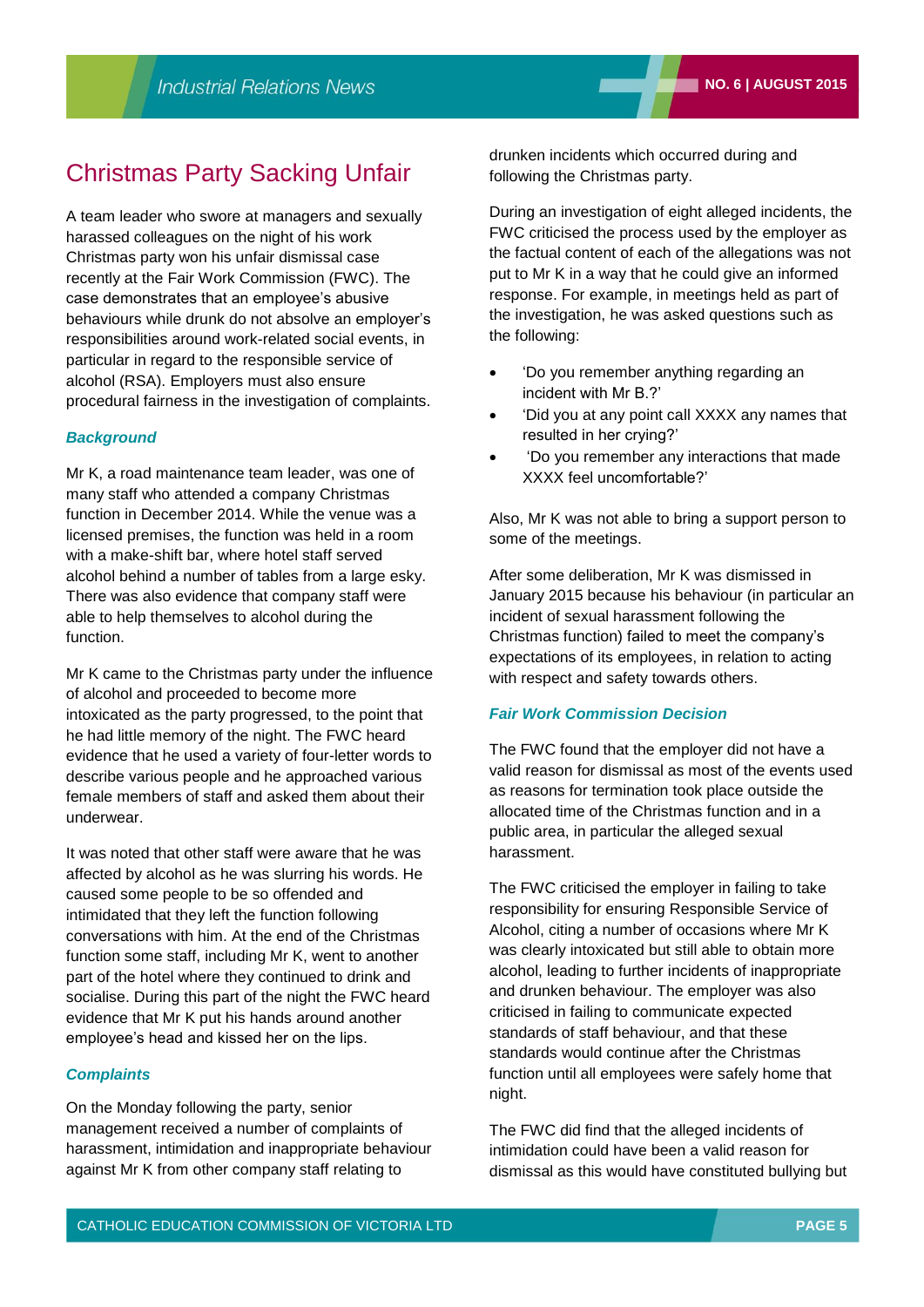this was not part of the employer's investigation or reasons for dismissal.

#### *Employer's Responsibilities: Procedural Fairness and Responsible Service of Alcohol*

Employers need to ensure that:

- only an RSA certificate holder serves alcohol
- a clearly intoxicated person is not served alcohol or allowed to access it.

Simply holding events at a licensed premise is not enough to absolve the employer's duty of care in relation to the above obligations.

The other important take-home message from the FWC decision is that all complaints of this kind of behaviour should be investigated, but in a procedurally fair manner, which allows the employee who is the subject of the complaint(s) to provide an informed response. In particular, the employee should be given an opportunity to respond to the alleged facts which form the basis of the complaint(s).

# R U OK? Day

On **10 September 2015**, Australia will celebrate *R U OK? Day*, an annual day of action to promote mental wellbeing. The concept of this day is to encourage open and honest conversations, and to prevent small problems from spiralling into big ones.

*R U OK? Day* can be supported in the following ways:

- Download the [R U OK? Poster](http://store.ruokday.com/conversation-poster/) from the [R U OK?](https://www.ruok.org.au/)  [website](https://www.ruok.org.au/) and hang it in the staffroom or classroom.
- Donate to *R U OK? Day.*

The [R U OK? website](https://www.ruok.org.au/) provides [guidance](https://www.ruok.org.au/how-to-ask) on how to have an 'R U OK?' conversation, along with further information on *R U OK? Day* and related resources.

# Administration of Medication in **Schools**

Schools are required to have a policy and procedure regarding medication. This includes the administration of medication to students while attending school or school-based activities.

Authorisation should be obtained from a medical practitioner to administer any medication to students.

Administration of medication during school hours should be considered only when there is no other alternative, such as when the medication is prescribed by a medical practitioner to be taken at scheduled times.

Schools should not:

- administer analgesics (e.g. aspirin or paracetamol) as a standard first-aid strategy
- allow the use of medication by anyone other than the prescribed student.

### *Medication Administration Requirements*

Schools should ensure that:

- staff are aware of medication administration (including recording-keeping, storage and transportation) procedures;
- a written request has been received from the parent for the administration of medication. This relates to all prescription **and** non-prescription medication (including over-the-counter medication such as paracetamol, anti-histamines or alternative medicines);
- administered medication is supported by a medical authority (the original medication container with an attached prescription pharmacy label constitutes such authority).

### *Suggested Strategies for Medication Administration*

Schools should adopt the following strategies for the administration of medication:

- Administer medication directly from the original medication container.
- If the information on the medication container contradicts the request of the parent/carer, do not administer medication and seek clarification from the parent.
- For prescription medication, ensure the pharmacy label is attached to the original container and includes the:
	- o student name
	- o strength and description of medication
	- o dose and route (e.g. inhaled/orally) of administration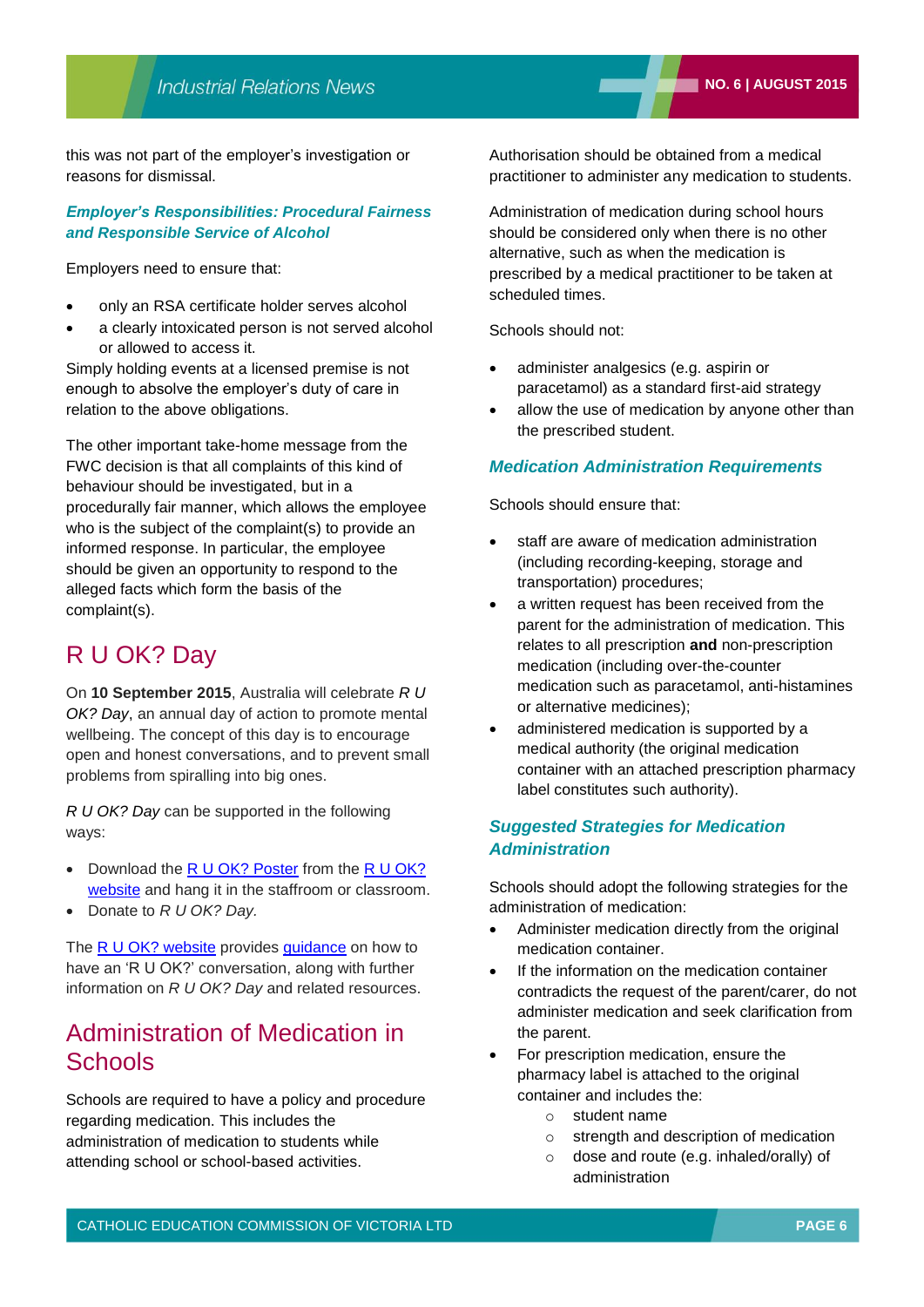### **Industrial Relations News**

- o correct storage information
- o timing of medication administration
- o medication expiry date
- o pharmacist's details.
- Check and adhere to pharmacy label instructions prior to administration (e.g. 'to be taken with food').
- Ensure the:
	- o correct **medication**
	- o correct **student**
	- o correct **dose**
	- o correct **time**
	- o correct **route** (e.g. inhaled/orally)
	- o correct **documentation**.

For further information, please contact an OHS officer at the IR Unit on (03) 9267 0431.

# Industrial Relations and OHS Courses 2015: Terms 3 and 4

The following industrial relations and occupational health and safety professional learning training sessions are available for Terms 3 and 4 2015:

#### *October 2015*

| <b>OHS Incident Investigation</b>                 | 13 October |
|---------------------------------------------------|------------|
| Know Your Agreement -<br><b>Education Support</b> | 21 October |
| <b>OHS For School Leaders</b>                     | 22 October |
| <b>OHS Hazard Management</b>                      | 28 October |

#### *November 2015*

| <b>Basic Claims Management</b>                       | 5 November       |
|------------------------------------------------------|------------------|
| <b>Return to Work Coordinator</b><br><b>Training</b> | 11 & 12 November |
| <b>OHS Chemical Management</b>                       | 18 November      |

Details of Industrial Relations and OHS training sessions can be found, and bookings made through the [CEVN website](http://cevn.cecv.catholic.edu.au/) under *Professional Learning / My PL (IPLS).*

### *BASIC CLAIMS MANAGEMENT*

Do you know what to do if one of your workers lodges a WorkCover claim? This workshop provides an overview of the claims management process, including employer obligations and RTW requirements.

### *OHS INCIDENT INVESTIGATION*

Had an OHS incident? This workshop provides knowledge and guidance on the process involved in managing /investigating workplace incidents, including incident reporting, the incident investigation process and the Victorian WorkCover Authority Incident Notification requirements.

### *KNOW YOUR AGREEMENT – EDUCATION SUPPORT*

This session focuses on the most commonly used sections of the VCEMEA by Education Support staff. Some of the key provisions covered are:

- categories and types of employment
- leave generally including parental leave
- personal leave deduction.

### *OHS FOR SCHOOL LEADERS*

Create a safety culture in your school. This one-day course for principals, deputy principals and business managers provides an overview of the legal responsibilities for managing OHS within the school environment, including employer and employee responsibilities, strategies to address the most common OHS issues in schools and how to make safety a priority in your school.

#### *OHS HAZARD MANAGEMENT*

Avoid an OHS incident. This course provides knowledge and guidance on how to systematically identify and control hazards in the school environment, including asbestos, manual handling, slips/trips and falls, contractors and other relevant hazards.

### *RETURN TO WORK COORDINATOR TRAINING*

Be compliant with the Act. Under current legislation, schools with \$2,254,430 or more rateable remuneration (indexed annually) must appoint a suitably trained Return to Work (RTW) coordinator.